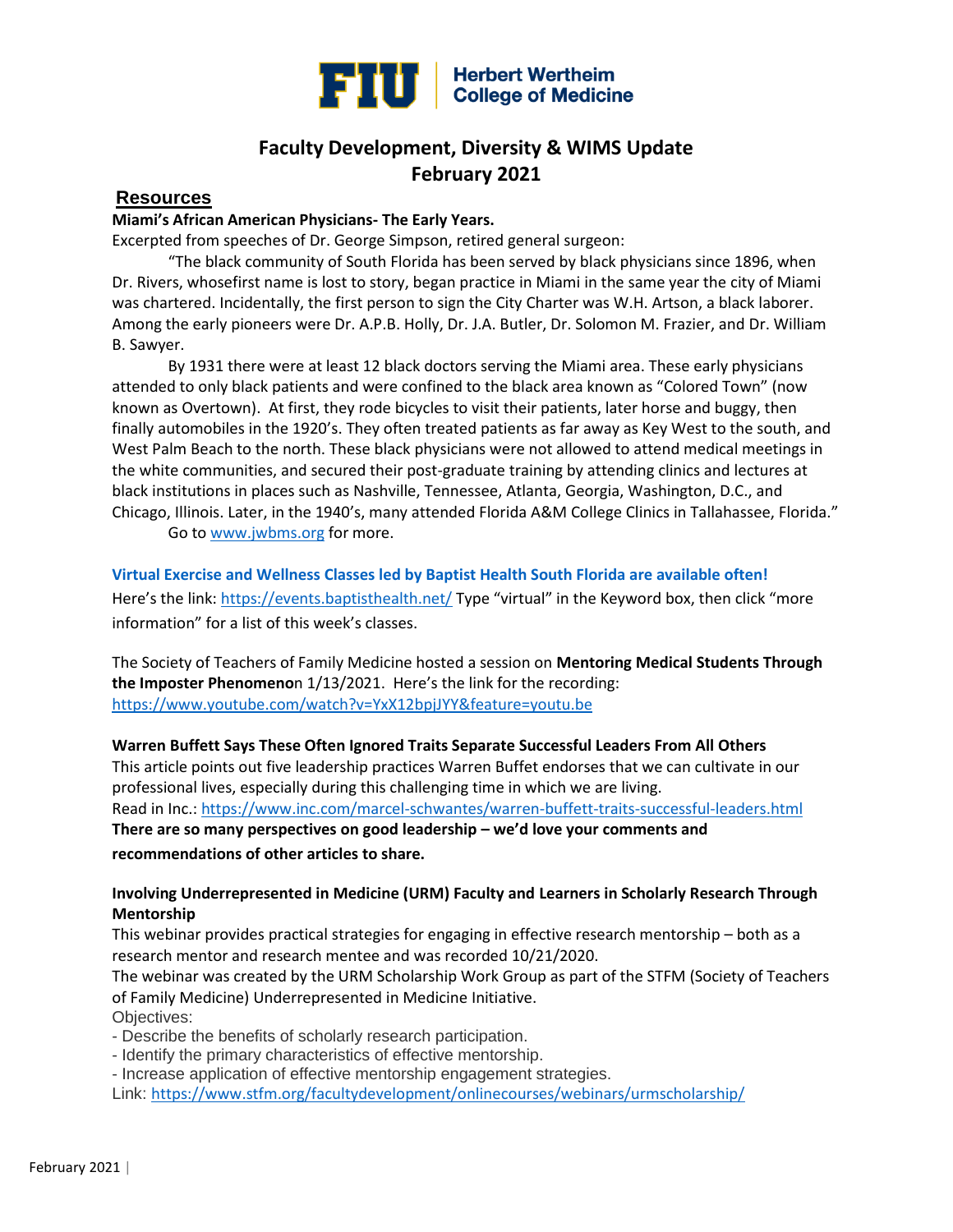

# **Academic Medicine Article: Full-Time Faculty in Clinical and Basic Science Departments by Sex and Underrepresented in Medicine Status: A 40-Year Review**

Link: **<https://pubmed.ncbi.nlm.nih.gov/33480598/>**

This Academic Medicine article assesses the changing diversity of faculty in specific clinical and basic science departments, stratified by sex and underrepresented in medicine (URM) status, at all LCMEaccredited medical schools.

*Results:* The number of full-time faculty increased from 49,909 in 1979 to 175,326 in 2018. The largest increase occurred in clinical departments, where the number of faculty increased from 38,726 to 155,677 (a 4-fold increase). The number of faculty in basic science departments increased from 11,183 to 19,649 (a 1.8-fold increase). The proportions of faculty who were non-URM females (compared to non-URM males, URM females, and URM males) increased the most-from 14.4% (5,595 of 38,726) to 37.6% (58,478 of 155,677) for clinical departments, and from 14.9% (1,669 of 11,183) to 33.0% (6,485 of 19,649) for basic science departments. Growth was steady but slow among URM faculty, especially for Black males; the absolute number of male URM faculty remained low in both basic science and clinical departments. The proportions of females and URM faculty were highest in the departments of obstetrics and gynecology, pediatrics, and family medicine.

*Conclusions:* The substantial increase in faculty, especially in clinical departments, has led to greater diversity, but mostly among non-URM females. The rise of URM male and URM female faculty has been minimal.

*Citation:* Xierali IM, Nivet MA, Rayburn WF. Full-Time Faculty in Clinical and Basic Science Departments by Sex and Underrepresented in Medicine Status: A 40-Year Review. Acad Med. 2021 Jan 19. doi: 10.1097/ACM.0000000000003925. Epub ahead of print. PMID: 33480598.

# **Opportunities**

## **Editorial Internship with the Journal Teaching and Learning in Medicine**

The SGEA shared exciting news about an editorial internship with Teaching and Learning in Medicine (TLM). The journal has launched the TLM Editorial Internship Program. As an important part of TLM's Anti-Racism strategy, the program will provide mentored editorial experience to facilitate the entry of junior scholars from racial and ethnic groups not over-represented in medical education scholarship into formal service roles at health professional education journals of their choice. More information about the editorial internship program and application form may be downloaded here: [http://www.siumed.edu/dme/teaching-and-learning-medicine.html](https://urldefense.proofpoint.com/v2/url?u=https-3A__nam02.safelinks.protection.outlook.com_-3Furl-3Dhttp-253A-252F-252Fwww.siumed.edu-252Fdme-252Fteaching-2Dand-2Dlearning-2Dmedicine.html-26data-3D04-257C01-257CAndrea.Berry-2540ucf.edu-257Cce90a93ee0124ac0c05b08d8b42497c7-257Cbb932f15ef3842ba91fcf3c59d5dd1f1-257C0-257C0-257C637457416545483716-257CUnknown-257CTWFpbGZsb3d8eyJWIjoiMC4wLjAwMDAiLCJQIjoiV2luMzIiLCJBTiI6Ik1haWwiLCJXVCI6Mn0-253D-257C1000-26sdata-3Df6KcOeQMn4TjYixZg-252B1JydFBknWlCPFdEkft8Q3b98s-253D-26reserved-3D0&d=DwMFAw&c=lhMMI368wojMYNABHh1gQQ&r=5s0k9ey9hChQSjfCcf3N1Q&m=zmcUOgImYcHYT2kXUwqUkBm_B7rsZfYeezEbxERUHQg&s=aAO_oGnOTEHhS20ROHbYiErmiVOUQEjFXaQ2ohrvxHg&e=)

## **Academic Medicine AM Last Page: Practical Advice for Publishing Medical Education Scholarship**

Thi[s Academic Medicine article](https://academicmedicineblog.org/putting-our-steps-to-practice-practical-advice-for-publishing-medical-education-scholarship/?utm_source=sfmc&utm_medium=email&utm_campaign=amexpress&utm_content=newsletter) talks about basic practical advice for getting started in publishing medical education scholarship. Here's the link:

#### **Upcoming Events:**

#### **WiMS Lunch and Learn series: Emotional Labor**

Wednesday 2/17/2021

 $N$ oon  $-1$  pm

<https://fiu.zoom.us/j/93370800299?pwd=NHc2VHhSc1B6R0tPU0g2M2dDdmJMdz09>

Our first presenter this year is the HWCOM Registrar- Dr. Almi Rodriguez—she will be talking to us about a very important topic titled: "Emotional Labor." Participants will gain the ability to acknowledge the traditionally invisible and silent work of emotional labor and participants will be afforded the space to contextualize the concept of emotional labor within their own work environments. Contact Wendy Bravo [wbravo@fiu.edu](mailto:wbravo@fiu.edu) for more information or to RSVP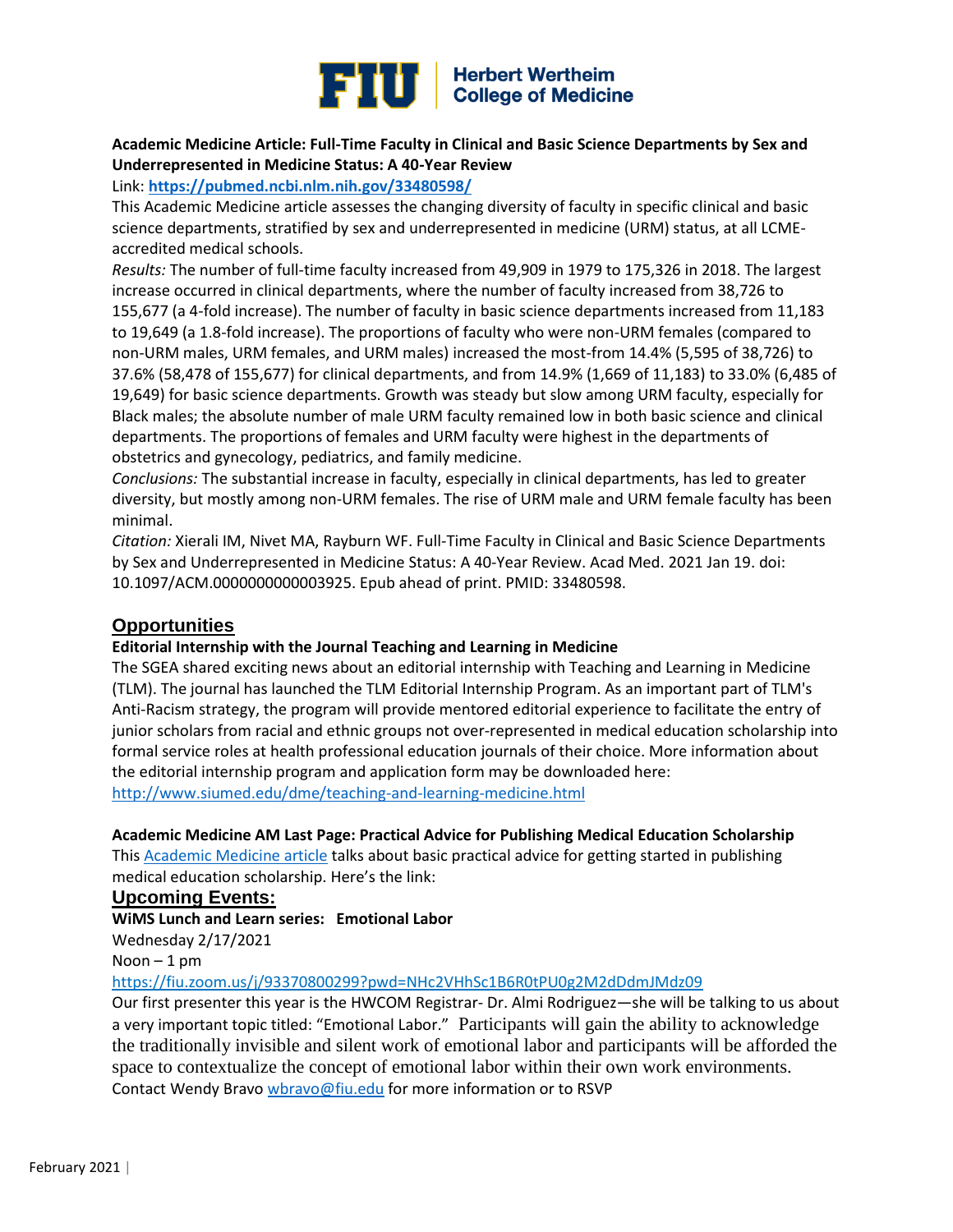

#### **"Delivering your Best" featuring Dr. Howard Blanchette, Professor Emeritus**

Please join the Office for Diversity, Equity, Inclusivity, and Community Initiatives (ODEICI) on Thursday, February 18, 2021 at 12:00pm for a virtual Leadership Series from Professor Emeritus University of Southern California and New York Medical Colleges. Register in advance for this session: <https://fiu.zoom.us/meeting/register/tJEkcuCvqDkjE9Yj31wG15pNXrV1uZsxQTvG>

After registering, you will receive a confirmation email containing information about joining the meeting.

For more information, please contact Dr. Holder at [clholder@fiu.edu](mailto:clholder@fiu.edu) or Marsha Stevens at [mssteven@fiu.edu](mailto:mssteven@fiu.edu).

#### **FIU HWCOM Promotion & Tenure Information Session**

Wednesday 2/24/2021

Noon-1pm

<https://fiu.zoom.us/j/93430218918?pwd=ZDJXd0I5c3J5eWlReXVOVWZBcE81UT09>

by Barbra Roller, PhD with Heidi von Harscher, PhD & Suzanne Minor, MD This session strives to communicate general and specific information (such as timeline) about the HWCOM promotion process for full-time or employed faculty. To RSVP please contact Michael Degregorio at [Mdegrego@fiu.edu](mailto:Mdegrego@fiu.edu)

#### **Clinical Faculty Development Series:**

Session 2: Completing Meaningful Clinical Assessment

Wednesday 2/10/2021 12-1pm Zoom<https://fiu.zoom.us/j/99764739714?pwd=eGEwdUVvMk10QjhPQWJmTTJmTVdCUT09> Session 3: Teaching at the Bedside or in the Clinic Friday 3/12/2021 1-2pm Zoom:<https://fiu.zoom.us/j/92227741000?pwd=eXgzNElYQTE0amRnVlVrQjA2QWJZdz09> To RSVP, email Michael Degregorio at [Mdegrego@fiu.edu](mailto:Mdegrego@fiu.edu)

#### **Medical Education Scholarship/Research Series:**

Session 1: Turning Your Medical Education Work into a Presentation Friday 2/26/2021 12-1pm Zoom:<https://fiu.zoom.us/j/91253271166?pwd=cXdxMDM4OGJiZTJLNUI2bDR4dFBwdz09> Session 2: Turning Your Presentation into a Publication Friday 3/26/2021 12-1pm Zoom:<https://fiu.zoom.us/j/94141665917?pwd=YWRSYXY4Z0tDSG1WdUkwMWY5UlA1QT09> Session 3: Peer-Reviewing Friday 4/23/2021 12-1pm Zoom:<https://fiu.zoom.us/j/95336976781?pwd=Z0Z4M2RSZ3hKSU9QUFkxMGpsd3JLUT09> To RSVP email Michael Degregorio at [Mdegrego@fiu.edu](mailto:Mdegrego@fiu.edu)

#### **Dr. Weiler is leading a series of Technology for Pedagogy and Productivity Workshops**

If you're interested in closed captioning, [Web Captioner](https://webcaptioner.com/) can provide free, real-time captioning in a separate browser window. Please review the [quick step-by-step instructions](https://docs.google.com/document/d/118i04XGtFcAZjIOiWnrhgzWTcMb0P0XjoFTKKxXAb-M/edit) for using this tool before the workshop.